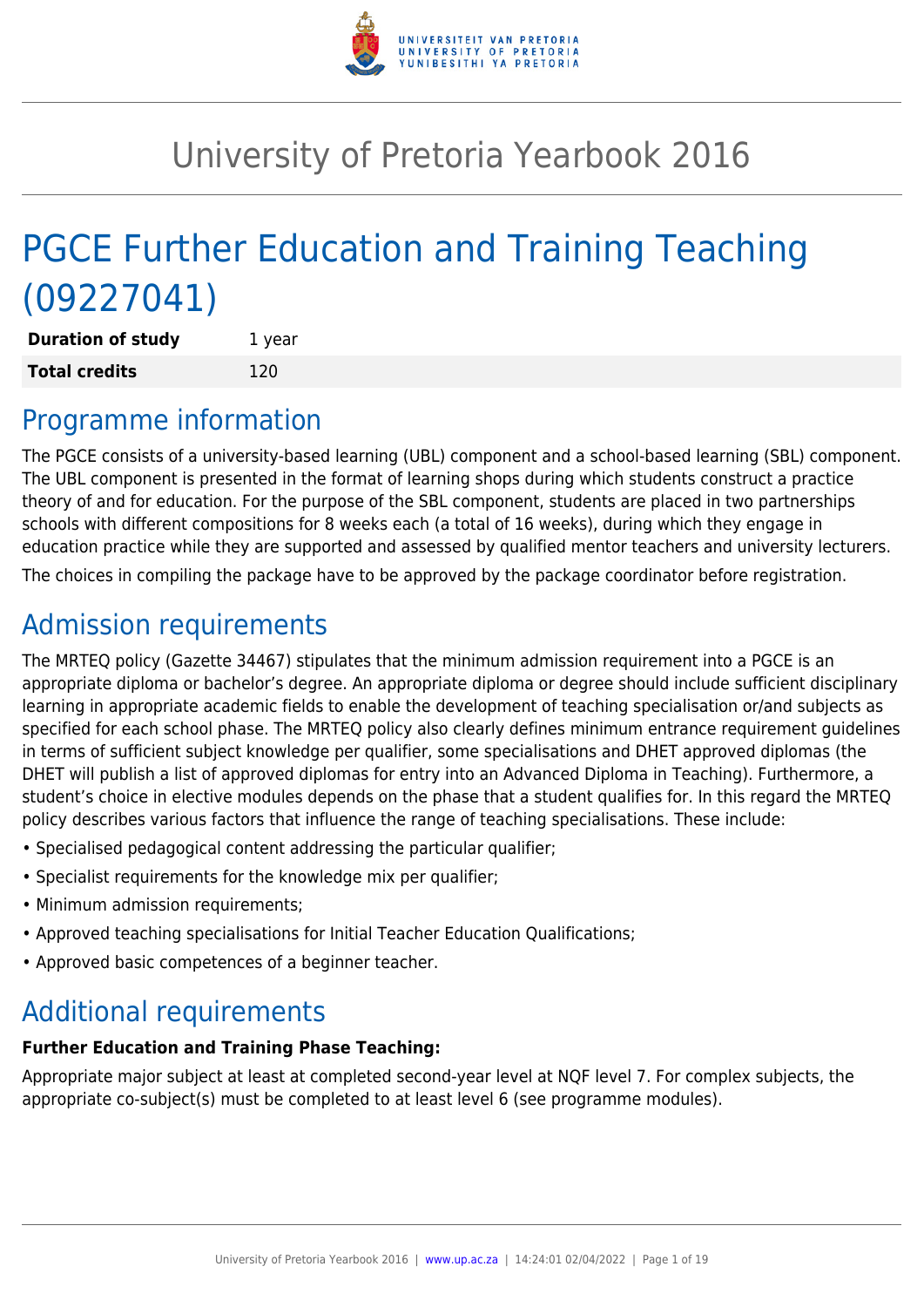

## Other programme-specific information

#### **Elective modules:**

#### **Choose one of the following subject methodologies in accordance with the admission requirements (relevant academic modules are indicated in brackets)**

^The offering of these modules will depend on the number of student enrolments and the availability of staff to present the modules.

Accounting

Afrikaans

^African languages

Business studies (Business management, Entrepreneurship, Business administration)

Computer application technology

Consumer studies (Nutrition, Clothing)

Economics (Economics, Business economics)

English

Geography

History

Hospitality studies (Hotel and catering)

Information technology (Computer, Multimedia or related modules)

Life orientation (Psychology or related modules)

Life sciences (Biology, Zoology, Botany, Physiology, Genetics, Microbiology, Biotechnology or any other related academic module)

Mathematical literacy

**Mathematics** 

^Physical science (Physics, Chemistry, Applied science or any other related academic module)

- ^Tourism
- ^Visual arts
- ^Music
- ^Dramatic arts

^Dance studies

#### **Class attendance**

The teacher education programmes of the Faculty of Education have been approved and accredited by the Department of Education. Due to the fact that the Faculty places high emphasis on the development of skills and competences, class attendance is compulsory for all student teachers for the full duration of the training period specified by SAQA (South African Qualification Authority).

#### **Programme delivery**

The PGCE consists of a university-based learning (UBL) component and a school-based learning (SBL) component. The UBL component is presented in the format of learning shops during which students construct a practice theory of and for education. For the purpose of the SBL component, students are placed in two partnership schools with different compositions for 6 weeks each (a total of 12 weeks), during which they engage in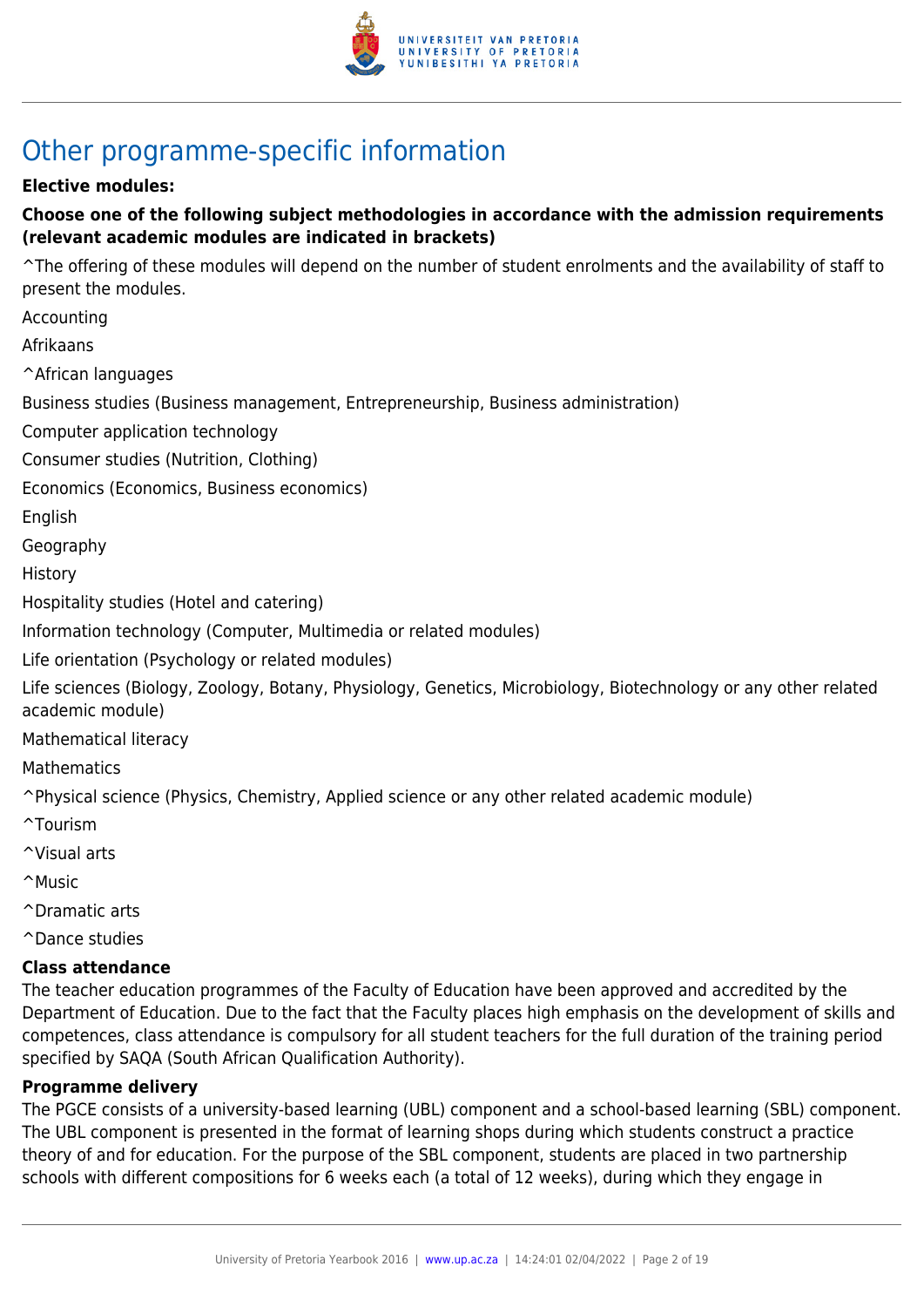

education practice while they are supported and assessed by qualified mentor teachers and university mentor lecturers.

## Examinations and pass requirements

PPF 400 and PRO 410 are assessed through continuous and integrated assessment conducted on beginner teacher competence-based criteria. Assessment and feedback will be done continuously, as well as at the end of the first semester. At the end of the year students willbe required to demonstrate their professional growth through a portfolio.

#### **Special examinations in the Faculty of Education**

A final-year student, who has failed a maximum of three semester modules or their equivalent with a final mark of at least 40% in each, may be admitted by the Dean to a special examination in these modules during January of the following year, provided that this will enable the student to comply with all the requirements for the certificate.

### Pass with distinction

The PGCE will be awarded with distinction to a student who obtained 75% in each of the Professional development (PPF 400), Facilitating learning (FCL 400) and the specialisation module(s), as well as an average of 75% in all the other modules.

## General information

#### **Computer literacy**

The computer literacy of all students will be determined by a proficiency test. Students are placed in a specified computer literacy module according to their performance in the proficiency test.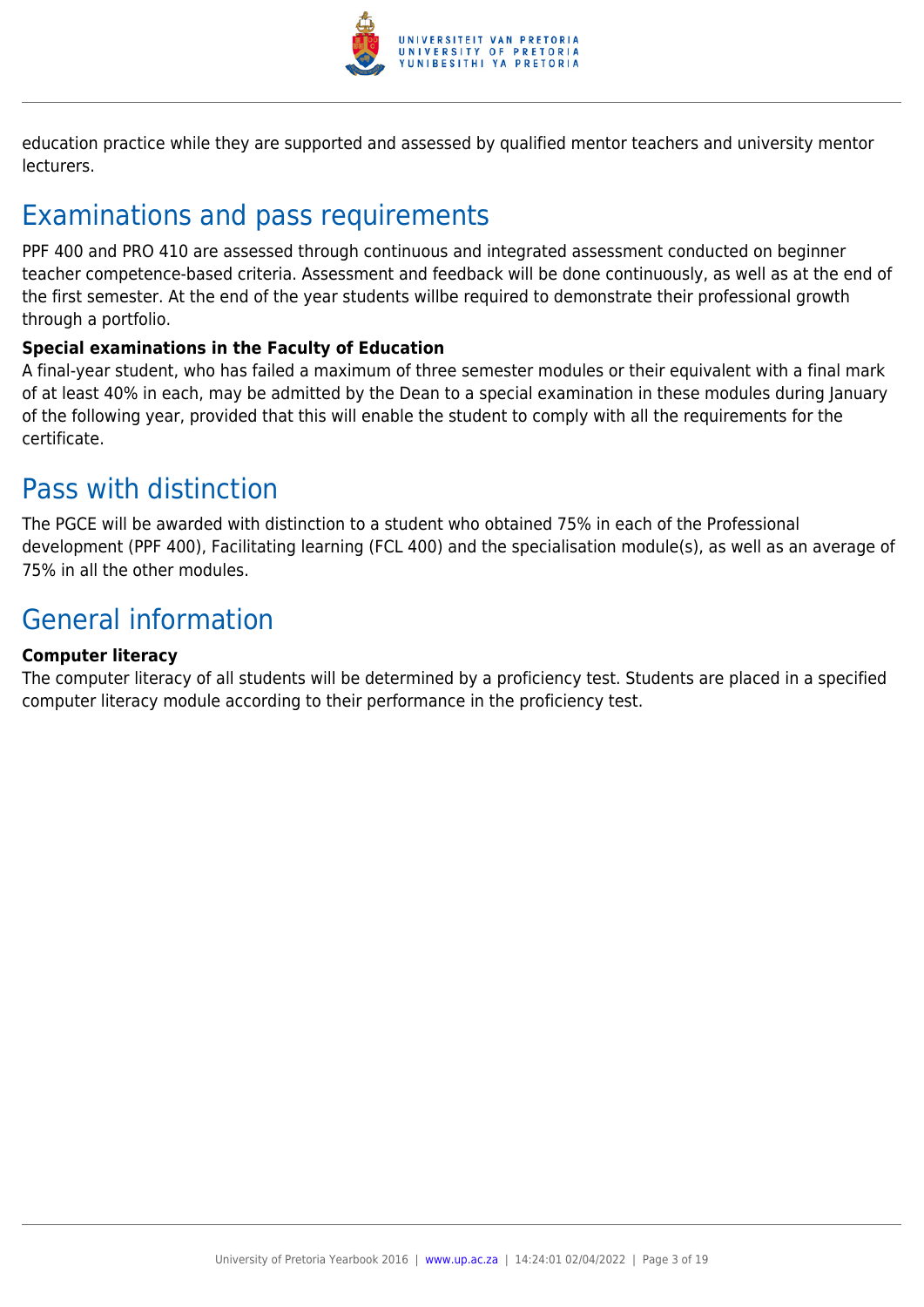

### Curriculum: Final year

**Minimum credits: 139**

### **Fundamental modules**

#### **Foundations of education 401 (FOE 401)**

| <b>Module credits</b>         | 8.00                                       |
|-------------------------------|--------------------------------------------|
| <b>Prerequisites</b>          | As per PGCE entrance requirements.         |
| <b>Contact time</b>           | 4 tutorials per year, 24 lectures per year |
| <b>Language of tuition</b>    | Both Afr and Eng                           |
| <b>Academic organisation</b>  | <b>Humanities Education</b>                |
| <b>Period of presentation</b> | Semester 1                                 |

#### **Module content**

FOE 401 introduces the study of education and its foundations. Students are guided in the exploration of philosophers in education such as Rousseau, Pestalozzi, Montessori, Gandhi, Steiner, Dewey, Piaget, Vygotsky, Illich, Freire and Lakoff. A dissecting look at the historic and futuristic trends that impacts change in education.

#### **Global and social perspectives in education 401 (GPE 401)**

| <b>Module credits</b>         | 8.00                                       |
|-------------------------------|--------------------------------------------|
| <b>Prerequisites</b>          | As per PGCE entrance requirements          |
| <b>Contact time</b>           | 4 tutorials per year, 24 lectures per year |
| <b>Language of tuition</b>    | Both Afr and Eng                           |
| <b>Academic organisation</b>  | <b>Humanities Education</b>                |
| <b>Period of presentation</b> | Year                                       |

#### **Module content**

GPE 401 refers to knowledge of varied situations, contexts and environments of education as well as prevailing policy, political and organizational contexts. GPE 401 is driven by an agenda of social justice and service learning where students discuss dealing with future scenarios in education emerging from globalisation, world of work and other contextual streams. Students study and experience the contextual understanding of the human and sociological development impacting on education with particular reference to following an asset-based approach to managing a diverse, multicultural, multi-ethnic group of learners often contending with problematic home circumstances and under the threat of HIV/Aids.

#### **Professional practice 471 (JFP 471)**

| <b>Module credits</b> | 3.00                                |
|-----------------------|-------------------------------------|
| <b>Prerequisites</b>  | No prerequisites                    |
| <b>Contact time</b>   | 2 four hour practicals for one week |
| Language of tuition   | Both Afr and Eng                    |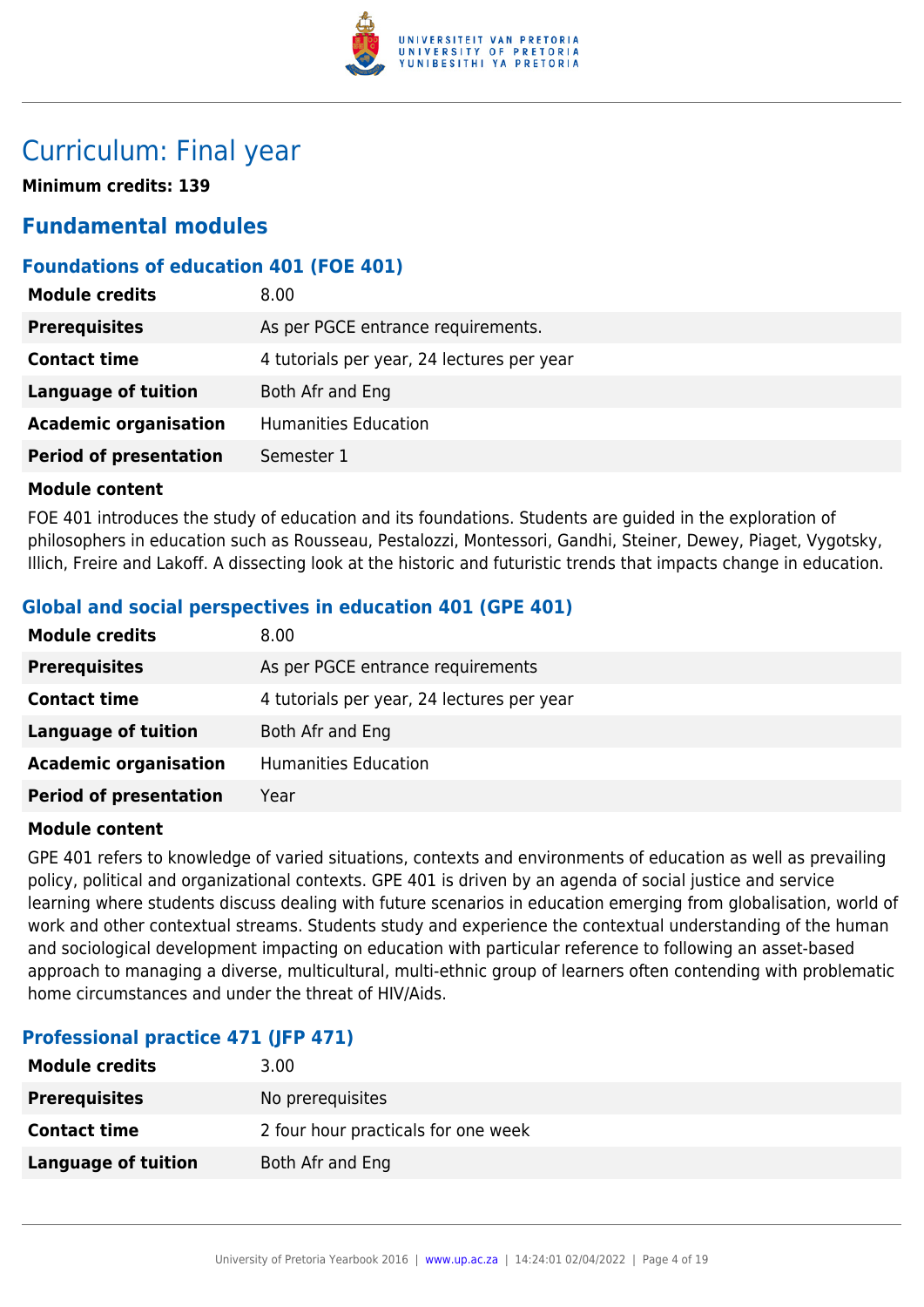

| <b>Academic organisation</b> | <b>Humanities Education</b> |
|------------------------------|-----------------------------|
|                              |                             |

**Period of presentation** Quarter 1

#### **Module content**

Themes that prepare students for professional practice. School expectations. Ethics, professional appearance, assessment frameworks; record keeping; discipline. Role and organising of extra-curricular activities. Dealing with emergencies.

### **Core modules**

#### **Teaching Practice 410 (PRO 410)**

| <b>Module credits</b>         | 12.00                                                                |
|-------------------------------|----------------------------------------------------------------------|
| <b>Prerequisites</b>          | Acceptable academic performance in applicable specialization module. |
| <b>Contact time</b>           | 20 other contact sessions per week                                   |
| <b>Language of tuition</b>    | Both Afr and Eng                                                     |
| <b>Academic organisation</b>  | <b>Humanities Education</b>                                          |
| <b>Period of presentation</b> | Quarter 2                                                            |

#### **Module content**

This is the first official full-time module where students fully engage in teaching within the professional school environment under the mentorship of an experienced teacher as well as an experienced mentor lecturer for a period of 6 weeks in the second term of the school year. The students need to take responsibility for individual and solo teaching in their respective specialization courses. The main focus is on general classroom practice, school administration, extra-mural activities and to act as responsible citizens within the school environment.

#### **Teaching Practice 420 (PRO 420)**

| <b>Module credits</b>         | 12.00                                                                |
|-------------------------------|----------------------------------------------------------------------|
| <b>Prerequisites</b>          | Acceptable academic performance in applicable specialization module. |
| <b>Contact time</b>           | 2 practicals per week, 20 other contact sessions per week            |
| <b>Language of tuition</b>    | Both Afr and Eng                                                     |
| <b>Academic organisation</b>  | Humanities Education                                                 |
| <b>Period of presentation</b> | Quarter 3                                                            |

#### **Module content**

This is the first official full-time module where students fully engage in teaching within the professional school environment under the mentorship of an experienced teacher as well as an experienced mentor lecturer for a period of 6 weeks in the third term of the school year. The students need to take responsibility for individual and solo teaching in their respective specialization courses. The main focus is on general classroom practice, school administration, extra-mural activities and to act as responsible citizens within the school environment.

#### **Conversational Competence: Sepedi 100 (CCI 100)**

**Module credits** 12.00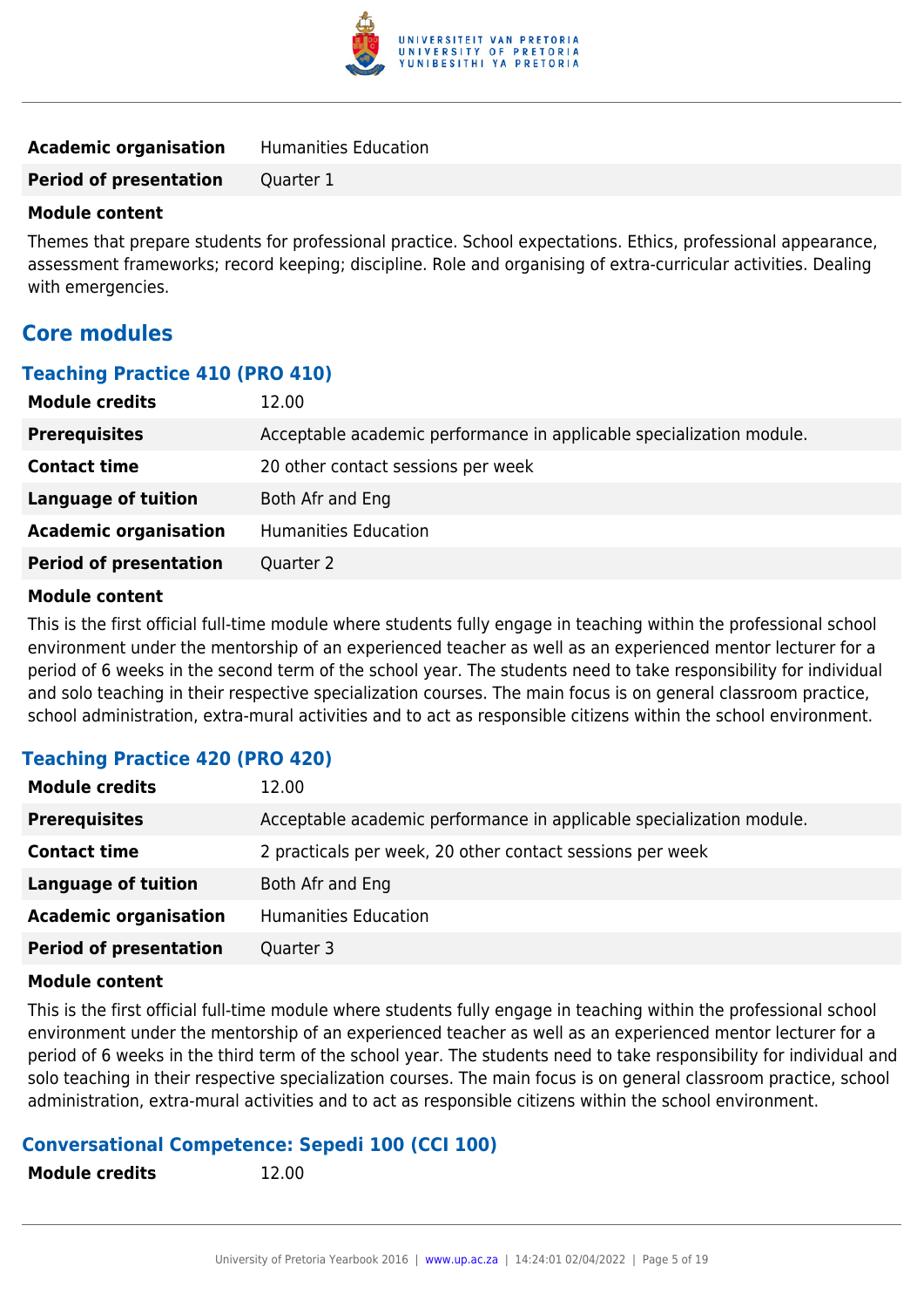

| <b>Contact time</b>           | 2 lectures per week            |
|-------------------------------|--------------------------------|
| Language of tuition           | DMedium+isiNdebele, isiZulu,Se |
| <b>Academic organisation</b>  | African Languages              |
| <b>Period of presentation</b> | Semester 1                     |

To endow prospective teachers, who has no knowledge of an African language, with a basic conversational competence in Northern Sotho (Sepedi). Successful completion of this module will enable teachers to effectively communicate – verbally and non-verbally - in a multilingual classroom.

#### **Conversational Competence: IsiZulu 100 (CCZ 100)**

| <b>Module credits</b>         | 12.00                          |
|-------------------------------|--------------------------------|
| <b>Contact time</b>           | 2 lectures per week            |
| Language of tuition           | DMedium+isiNdebele, isiZulu,Se |
| <b>Academic organisation</b>  | African Languages              |
| <b>Period of presentation</b> | Semester 1                     |

#### **Module content**

To endow prospective teachers, who have no knowledge of an African language, with a basic conversational competence in IsiZulu. Successful completion of this module will enable teachers to effectively communicate – verbally and non-verbally - in a multilingual classroom.

#### **Facilitating learning 401 (FCL 401)**

| <b>Module credits</b>         | 12.00                                       |
|-------------------------------|---------------------------------------------|
| <b>Prerequisites</b>          | As per PGCE entrance requirements           |
| <b>Contact time</b>           | 28 lectures per year, 26 tutorials per year |
| <b>Language of tuition</b>    | Both Afr and Eng                            |
| <b>Academic organisation</b>  | <b>Humanities Education</b>                 |
| <b>Period of presentation</b> | Year                                        |

#### **Module content**

In FCL 401 students study the principles, practices and methods of teaching in a generic pedagogical sense. In particular general instructional knowledge is introduced using discursive resources to analyse practices across a variety of contexts, drawing from the latest textbooks, case studies (video and written based) and discussions.

#### **Information and communication technology 410 (ICT 410)**

| <b>Module credits</b> | 6.00                                                                     |
|-----------------------|--------------------------------------------------------------------------|
| <b>Prerequisites</b>  | As per PGCE entrance requirements and performance on the profiency test. |
| <b>Contact time</b>   | 3 tutorials per year, 32 lectures per year                               |
| Language of tuition   | Both Afr and Eng                                                         |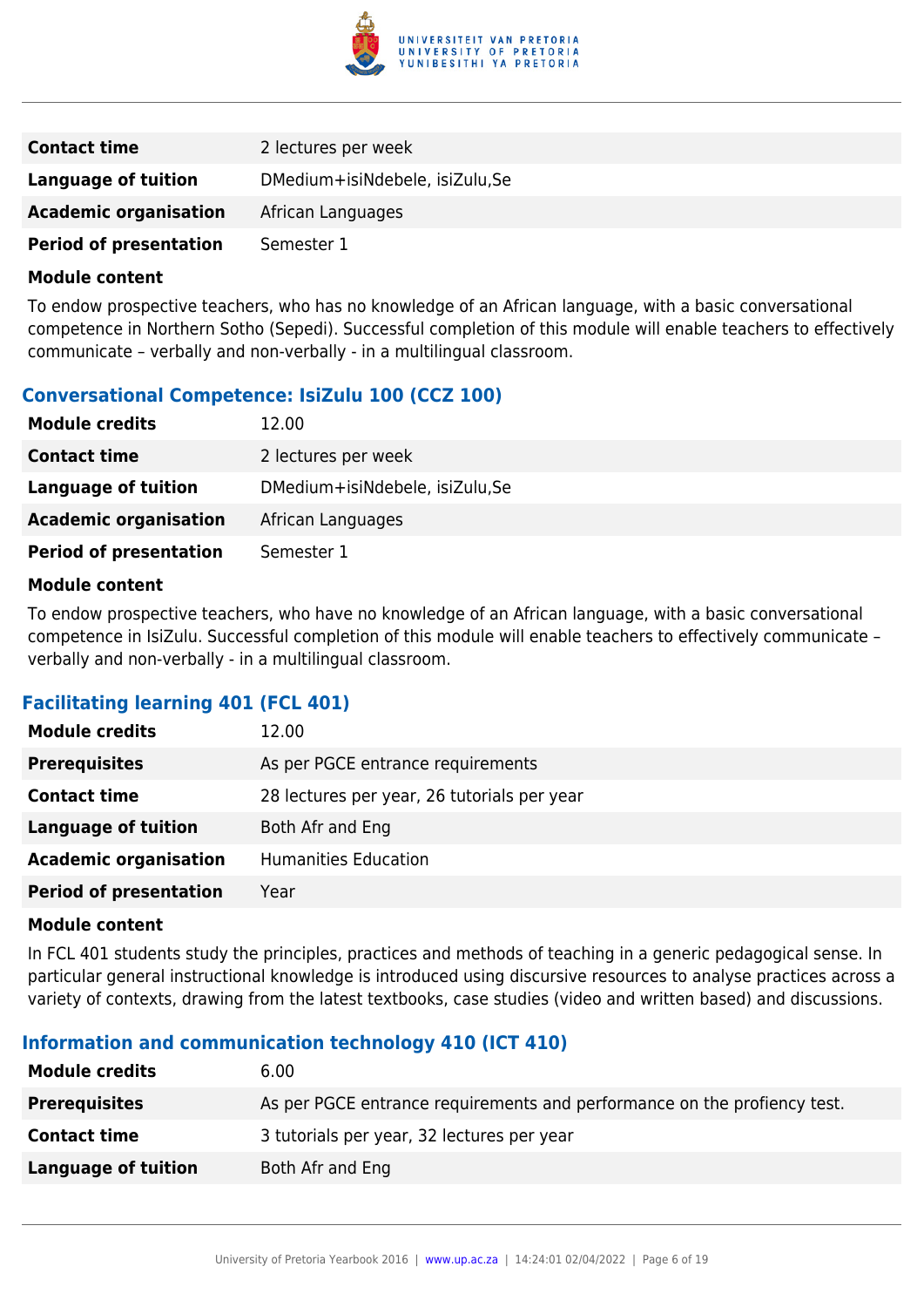

| <b>Academic organisation</b> | Science, Maths + Techno Ed |
|------------------------------|----------------------------|
|                              |                            |

#### **Period of presentation** Year

#### **Module content**

ICT 410 builds on the basic competency that AIM 101 produces and aims to further enhance students' information and communication technology literacy. The main focus of this module is on advancing technology skills in using information and communication technology for pedagogical, administrative and professional practices of pre-service teachers. This module aims to present ICT; as a cognitive and instructional tool in teaching and learning; as a tool to enhance administrative functioning and as a tool for professional development.

#### **Technology in teaching 401 (ICT 401)**

| <b>Module credits</b>         | 6.00                                        |
|-------------------------------|---------------------------------------------|
| <b>Prerequisites</b>          | Admissions Test as prescribed by Department |
| <b>Contact time</b>           | 32 lectures per year, 3 tutorials per year  |
| Language of tuition           | Both Afr and Eng                            |
| <b>Academic organisation</b>  | Science, Maths + Techno Ed                  |
| <b>Period of presentation</b> | Year                                        |
|                               |                                             |

#### **Module content**

ICT 401 focuses on the specialised selection, utilisation and development of appropriate designs and levels of single purpose and multipurpose learning support and assessment using various technologies in teaching. The module makes use of specialised software in order to assist educators in designing learning materials in their field(s) of specialisation, finding information, exploring the Internet and using an electronic portfolio. As prerequisite to this module students need to have demonstrated advanced technological skills that surpasses the outcomes of ICT 400.

#### **Learning theories and assessment in teaching 401 (LNT 401)**

| <b>Module credits</b>         | 18.00                                      |  |
|-------------------------------|--------------------------------------------|--|
| <b>Prerequisites</b>          | As per PGCE entrance requirements          |  |
| <b>Contact time</b>           | 10 tutorial per year, 54 lectures per year |  |
| Language of tuition           | Both Afr and Eng                           |  |
| <b>Academic organisation</b>  | <b>Humanities Education</b>                |  |
| <b>Period of presentation</b> | Year                                       |  |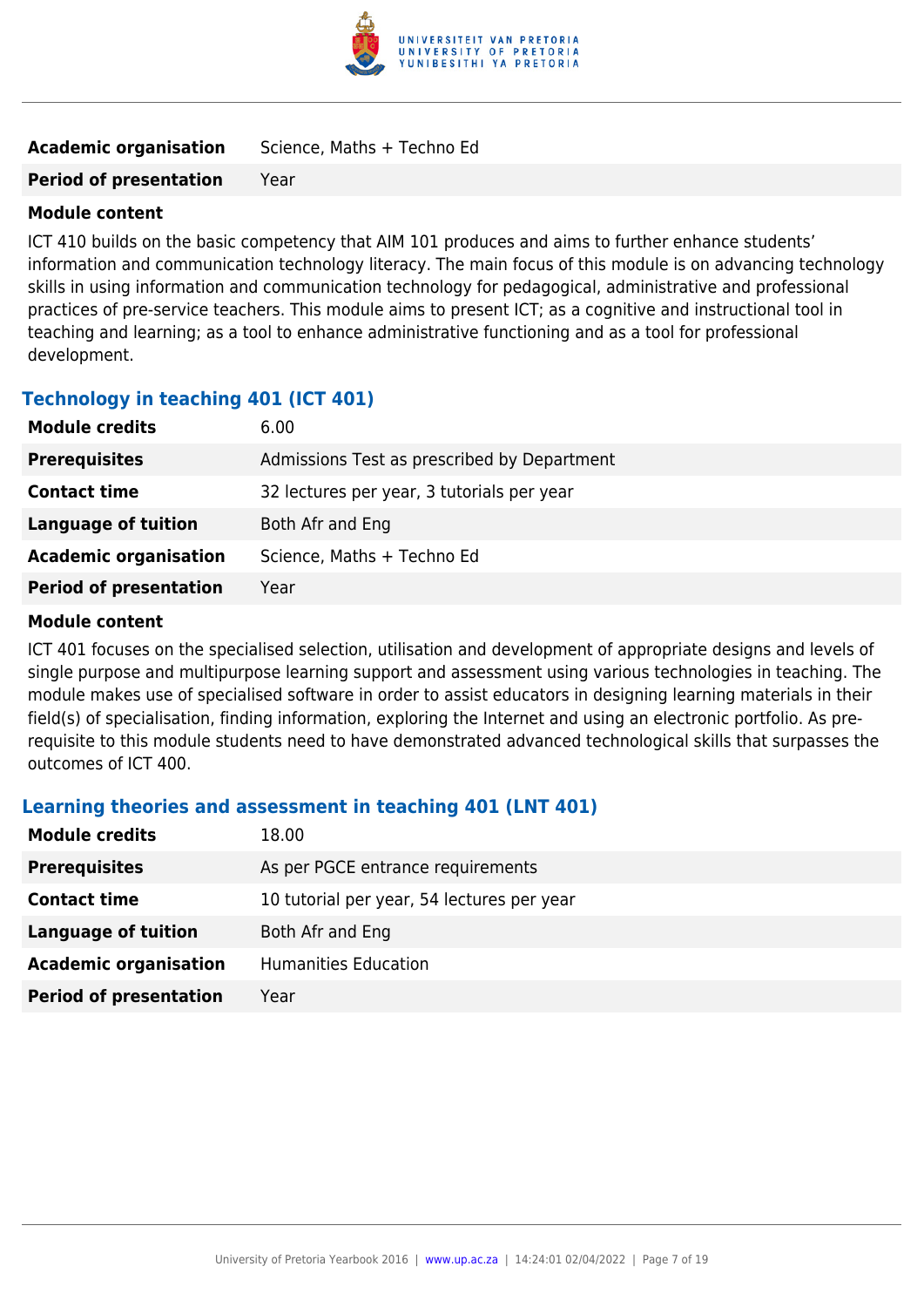

LNT 401 incorporates general pedagogical knowledge which includes knowledge of learners, learning, curriculum and general instructional and assessment strategies. This study focuses on different theories of learning. Students will be challenged to explore most recent research on learning style preferences and motivation, whole-brain learning and multiple intelligences and possible causes of poor and underachievement to enable them to cater for the diversity of learners. Theory and practice of teaching assessment. Recording and reporting of assessment. Self-assessment, peer assessment and formal assessment. Accommodations and alternative assessment of learners with a disability. Concepts, elements and skills of critical and creative thinking will be dealt with to create challenging and supportive learning environments.

#### **Professional ethics and law in teaching 410 (PEL 410)**

| <b>Module credits</b>         | 6.00                                       |  |
|-------------------------------|--------------------------------------------|--|
| <b>Prerequisites</b>          | As per PGCE entrance requirements.         |  |
| <b>Contact time</b>           | 18 lectures per year, 3 tutorials per year |  |
| Language of tuition           | Both Afr and Eng                           |  |
| <b>Academic organisation</b>  | <b>Humanities Education</b>                |  |
| <b>Period of presentation</b> | Year                                       |  |

#### **Module content**

PEL 410 deals with professional ethics and aims to develop a positive work ethic within beginner teachers. This module explores and reflects on human rights, environmental and democratic issues impacting on own practices. Critical analysis of education systems (education policy) and its impact on the micro level (in the classroom) in education. Knowledge of the elements of effective school management, systems of discipline and defining activities that promote an awareness of citizenship, human rights and the principles and values of the Constitution. Interpret educational legislation dealing with HIV/Aids, drugs and violence. Identifying and internalising ethical professional educator behaviour (professional ethics in teaching).

#### **Professional development 401 (PPF 401)**

| <b>Module credits</b>         | 8.00                                       |  |
|-------------------------------|--------------------------------------------|--|
| <b>Prerequisites</b>          | As per PGCE entrance requirements          |  |
| <b>Contact time</b>           | 4 tutorials per year, 24 lectures per year |  |
| <b>Language of tuition</b>    | Both Afr and Eng                           |  |
| <b>Academic organisation</b>  | Humanities Education                       |  |
| <b>Period of presentation</b> | Year                                       |  |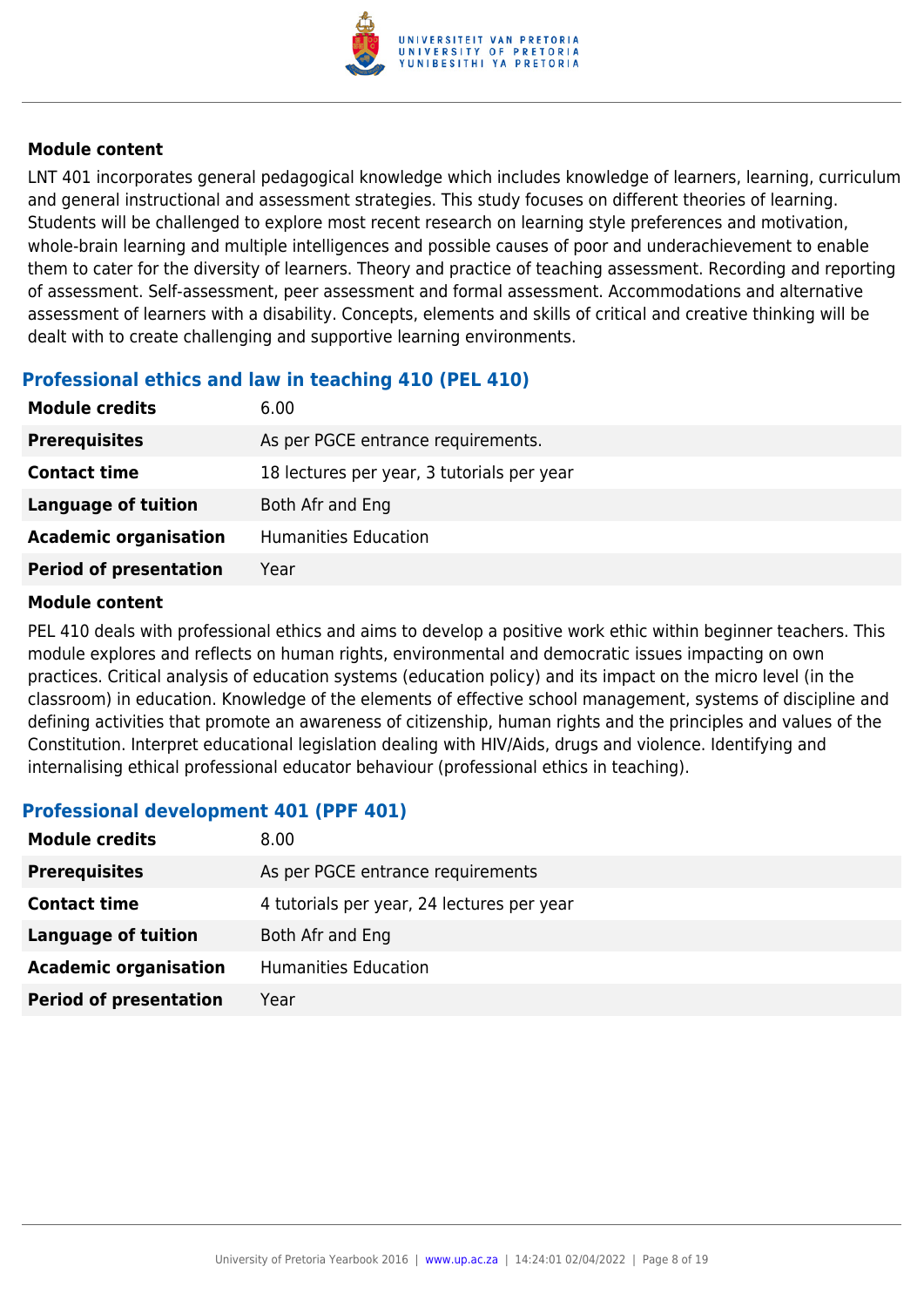

This module is specifically designed to facilitate the integration of all content in the PGCE course. The principle objective of this module is to assist in your holistic development as a professional teacher. The purpose of this module is to introduce students to professional practice within the school context. Secondly, the aim is to facilitate assimilation and connection between knowledge and skills that have been obtained in the PGCE course as a whole. This is done in order for student-teachers to create a personalised and integrated professional practice theory. Through this development student-teachers then practice the skill of being reflective practitioners.

#### **Learning support education 402 (JLD 402)**

| <b>Module credits</b>         | 6.00                                       |  |
|-------------------------------|--------------------------------------------|--|
| <b>Prerequisites</b>          | As per PGCE entrance requirements.         |  |
| <b>Contact time</b>           | 3 tutorials per year, 18 lectures per year |  |
| <b>Language of tuition</b>    | Both Afr and Eng                           |  |
| <b>Academic organisation</b>  | <b>Humanities Education</b>                |  |
| <b>Period of presentation</b> | Year                                       |  |

#### **Module content**

To facilitate knowledge and understanding of inclusion and insight into the causes of barriers to learning. The module focuses on the basic identification of learning difficulties and elementary diagnostic assessment to determine the underlying causes thereof, as well as intervention strategies in order to successfully address learning barriers across phases using the School-based Support system and curriculum differentiation. The student will learn how to adapt the curriculum for learners experiencing problems (including learners with disabilities or special needs) and how to support these learners in building a positive self-esteem by providing opportunities for learning success and in doing so enabling the learners to believe in their own abilities.

### **Elective modules**

#### **Methodology of Design 400 (VDE 400)**

| <b>Module credits</b>         | 20.00                                       |  |
|-------------------------------|---------------------------------------------|--|
| <b>Prerequisites</b>          | As per PGCE entrance requirements.          |  |
| <b>Contact time</b>           | 60 lectures per year, 12 tutorials per year |  |
| <b>Language of tuition</b>    | Both Afr and Eng                            |  |
| <b>Academic organisation</b>  | Science, Maths + Techno Ed                  |  |
| <b>Period of presentation</b> | Year                                        |  |

#### **Module content**

Design teaching entails a thorough overview of the learning content with specific focus on practical application as prescribed by the CAPS and the National Curriculum Statement documents. Student-teachers must develop sound teaching practice skills (micro-teaching), curriculum differentiation, content and teaching plans (CAPS) and appropriate informal, formal assessment of content as well as recording, reporting and moderation of assessment.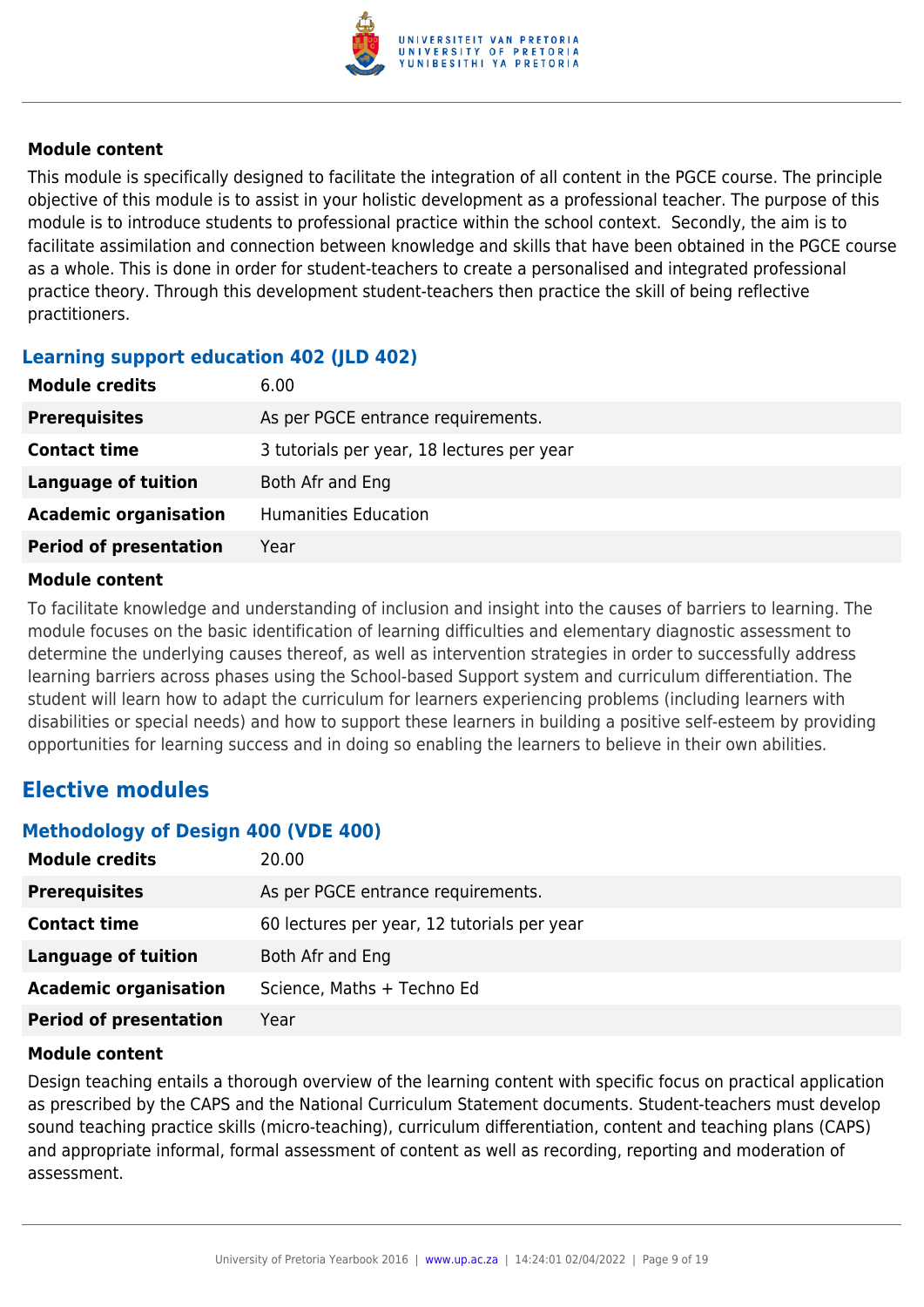

#### **Methodology of Foreign Languages 400 (VFL 400)**

| <b>Module credits</b>         | 20.00                                       |  |
|-------------------------------|---------------------------------------------|--|
| <b>Prerequisites</b>          | No prerequisites.                           |  |
| <b>Contact time</b>           | 60 lectures per year, 12 tutorials per year |  |
| Language of tuition           | Double Medium                               |  |
| <b>Academic organisation</b>  | <b>Humanities Education</b>                 |  |
| <b>Period of presentation</b> | Year                                        |  |

#### **Module content**

Foreign Language teaching is a unique specialization that offers the specific language at either home language, first additional language or second additional language entails a thorough overview of the learning content with specific focus on practical application as prescribed by the CAPS and the National Curriculum Statement documents. Student-teachers must develop sound teaching practice skills (micro-teaching), curriculum differentiation, content and teaching plans (CAPS) and appropriate informal, formal assessment of content as well as recording, reporting and moderation of assessment.

#### **Methodology of Music 410 (VMU 410)**

| <b>Module credits</b>         | 20.00                                       |  |
|-------------------------------|---------------------------------------------|--|
| <b>Prerequisites</b>          | As per PGCE entrance requirements.          |  |
| <b>Contact time</b>           | 12 tutorials per year, 60 lectures per year |  |
| <b>Language of tuition</b>    | Both Afr and Eng                            |  |
| <b>Academic organisation</b>  | <b>Humanities Education</b>                 |  |
| <b>Period of presentation</b> | Year                                        |  |

#### **Module content**

Music teaching entails a thorough overview of the learning content with specific focus on practical application as prescribed by the CAPS and the National Curriculum Statement documents. Student-teachers must develop sound teaching practice skills (micro-teaching), curriculum differentiation, content and teaching plans (CAPS) and appropriate informal, formal assessment of content as well as recording, reporting and moderation of assessment.

#### **Methodology of Mathematics 410 (VWS 410)**

| <b>Module credits</b>         | 20.00                                       |  |
|-------------------------------|---------------------------------------------|--|
| <b>Prerequisites</b>          | As per PGCE entrance requirements.          |  |
| <b>Contact time</b>           | 12 tutorials per year, 60 lectures per year |  |
| <b>Language of tuition</b>    | Both Afr and Eng                            |  |
| <b>Academic organisation</b>  | Science, Maths + Techno Ed                  |  |
| <b>Period of presentation</b> | Year                                        |  |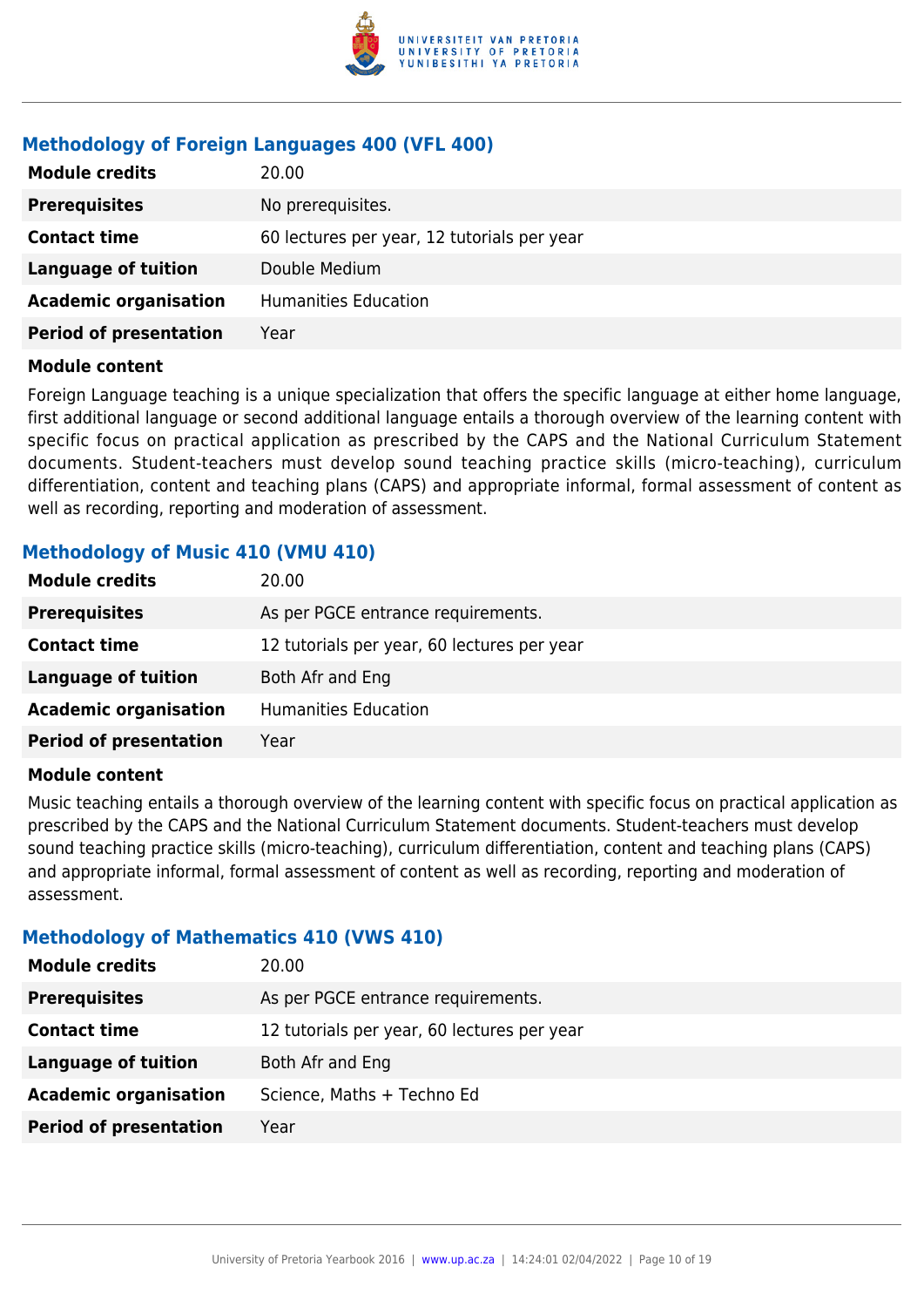

Mathematics teaching entails a thorough overview of the learning content with specific focus on practical application as prescribed by the CAPS and the National Curriculum Statement documents. Student-teachers must develop sound teaching practice skills (micro-teaching), curriculum differentiation, content and teaching plans (CAPS) and appropriate informal, formal assessment of content as well as recording, reporting and moderation of assessment.

#### **Methodology of Visual arts 410 (VVK 410)**

| <b>Module credits</b>         | 20.00                                       |  |
|-------------------------------|---------------------------------------------|--|
| <b>Prerequisites</b>          | As per PGCE entrance requirements.          |  |
| <b>Contact time</b>           | 12 tutorials per year, 60 lectures per year |  |
| Language of tuition           | Both Afr and Eng                            |  |
| <b>Academic organisation</b>  | <b>Humanities Education</b>                 |  |
| <b>Period of presentation</b> | Year                                        |  |

#### **Module content**

Visual Arts teaching entails a thorough overview of the learning content with specific focus on practical application as prescribed by the CAPS and the National Curriculum Statement documents. Student-teachers must develop sound teaching practice skills (micro-teaching), curriculum differentiation, content and teaching plans (CAPS) and appropriate informal, formal assessment of content as well as recording, reporting and moderation of assessment.

#### **Methodology of Mathematical literacy 410 (VWG 410)**

| <b>Module credits</b>         | 20.00                                       |
|-------------------------------|---------------------------------------------|
| <b>Prerequisites</b>          | As per PGCE entrance requirements.          |
| <b>Contact time</b>           | 12 tutorials per year, 60 lectures per year |
| <b>Language of tuition</b>    | Both Afr and Eng                            |
| <b>Academic organisation</b>  | Science, Maths + Techno Ed                  |
| <b>Period of presentation</b> | Year                                        |

#### **Module content**

Mathematical Literacy teaching entails a thorough overview of the learning content with specific focus on practical application as prescribed by the CAPS and the National Curriculum Statement documents. Studentteachers must develop sound teaching practice skills (micro-teaching), curriculum differentiation, content and teaching plans (CAPS) and appropriate informal, formal assessment of content as well as recording, reporting and moderation of assessment.

#### **Methodology of Tourism 410 (VTO 410)**

| <b>Module credits</b> | 20.00                                       |
|-----------------------|---------------------------------------------|
| <b>Prerequisites</b>  | As per PGCE entrance requirements.          |
| <b>Contact time</b>   | 12 tutorials per year, 60 lectures per year |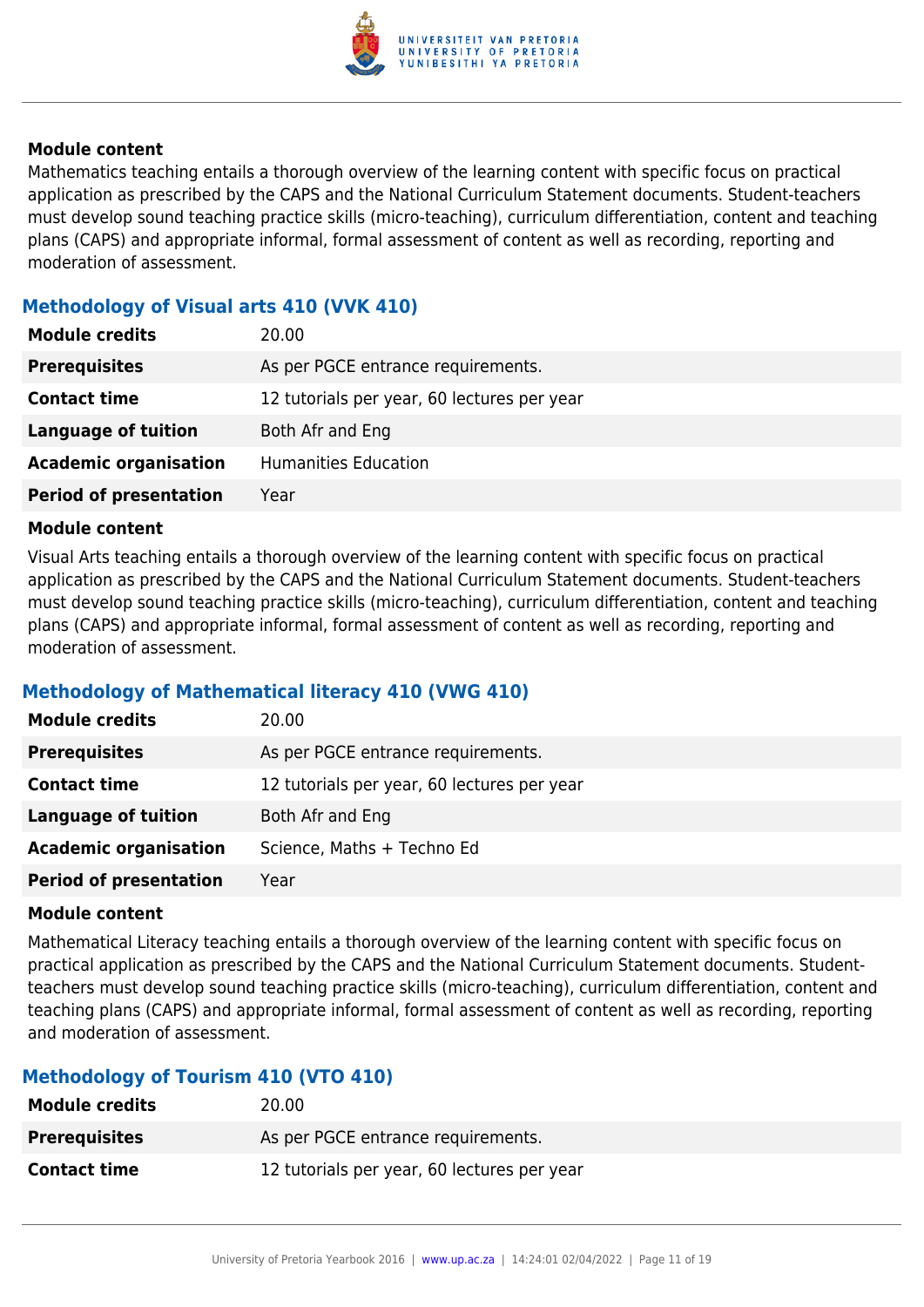

| <b>Language of tuition</b>    | Both Afr and Eng            |
|-------------------------------|-----------------------------|
| <b>Academic organisation</b>  | <b>Humanities Education</b> |
| <b>Period of presentation</b> | Year                        |

Tourism teaching entails a thorough overview of the learning content with specific focus on practical application as prescribed by the CAPS and the National Curriculum Statement documents. Student-teachers must develop sound teaching practice skills (micro-teaching), curriculum differentiation, content and teaching plans (CAPS) and appropriate informal, formal assessment of content as well as recording, reporting and moderation of assessment.

#### **Methodology of Accounting 410 (VRK 410)**

| <b>Module credits</b>         | 20.00                                       |
|-------------------------------|---------------------------------------------|
| <b>Prerequisites</b>          | As per PGCE entrance requirements.          |
| <b>Contact time</b>           | 12 tutorials per year, 60 lectures per year |
| <b>Language of tuition</b>    | Both Afr and Eng                            |
| <b>Academic organisation</b>  | Education Management + Policy               |
| <b>Period of presentation</b> | Year                                        |

#### **Module content**

Accounting teaching entails a thorough overview of the learning content with specific focus on practical application as prescribed by the CAPS and the National Curriculum Statement documents. Student-teachers must develop sound teaching practice skills (micro-teaching), curriculum differentiation, content and teaching plans (CAPS) and appropriate informal, formal assessment of content as well as recording, reporting and moderation of assessment.

#### **Methodology of Computer Application Technology 410 (VRG 410)**

| <b>Module credits</b>         | 20.00                                       |
|-------------------------------|---------------------------------------------|
| <b>Prerequisites</b>          | As per PGCE entrance requirements.          |
| <b>Contact time</b>           | 12 tutorials per year, 60 lectures per year |
| Language of tuition           | Both Afr and Eng                            |
| <b>Academic organisation</b>  | Science, Maths + Techno Ed                  |
| <b>Period of presentation</b> | Year                                        |

#### **Module content**

CAT teaching entails a thorough overview of the learning content with specific focus on practical application as prescribed by the CAPS and the National Curriculum Statement documents. Student-teachers must develop sound teaching practice skills (micro-teaching), curriculum differentiation, content and teaching plans (CAPS) and appropriate informal, formal assessment of content as well as recording, reporting and moderation of assessment.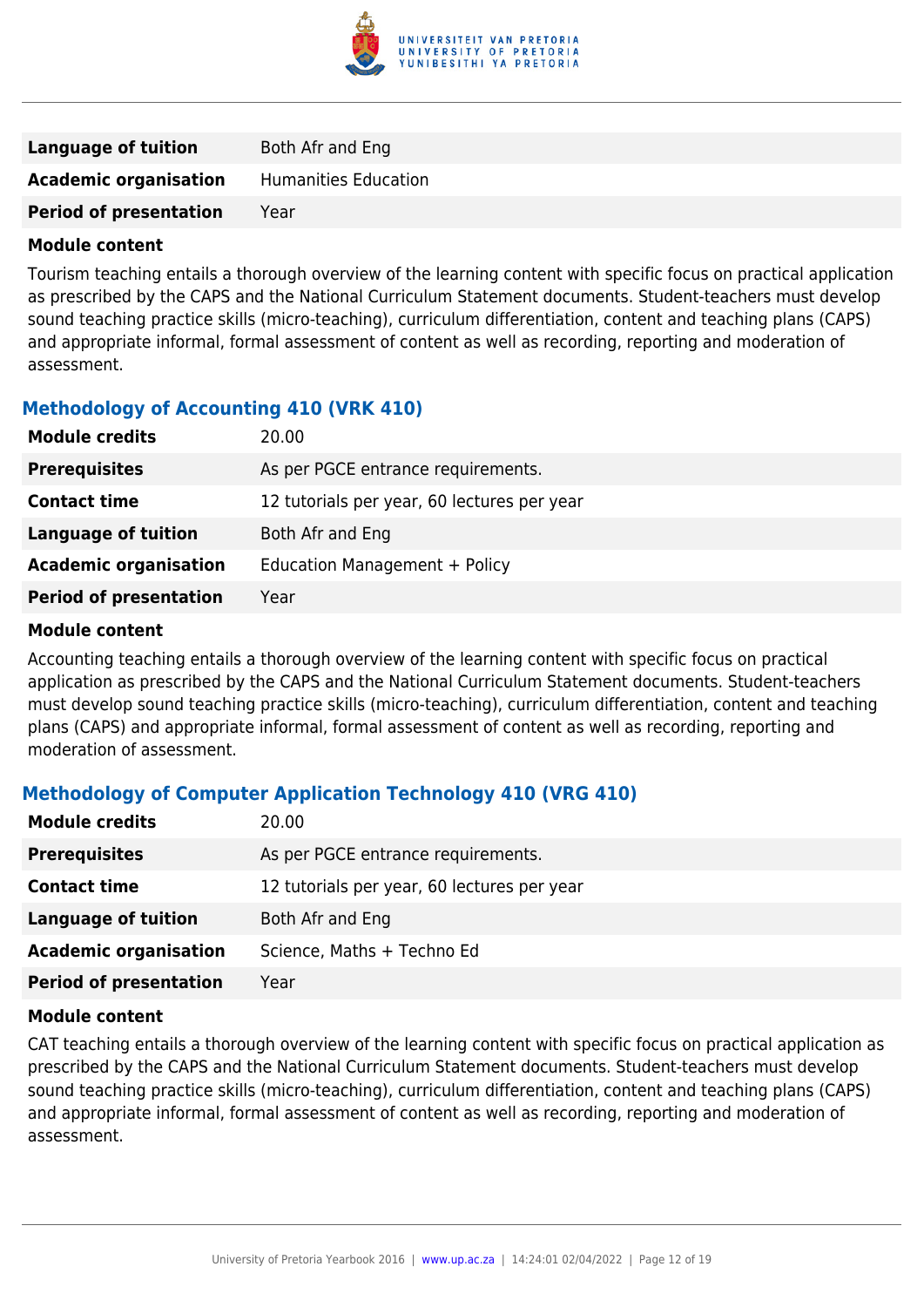

#### **Methodology of Physical Sciences 410 (VNS 410)**

| <b>Module credits</b>         | 20.00                                       |
|-------------------------------|---------------------------------------------|
| <b>Prerequisites</b>          | As per PGCE entrance requirements.          |
| <b>Contact time</b>           | 12 tutorials per year, 60 lectures per year |
| <b>Language of tuition</b>    | Both Afr and Eng                            |
| <b>Academic organisation</b>  | Science, Maths + Techno Ed                  |
| <b>Period of presentation</b> | Year                                        |

#### **Module content**

Physical Sciences teaching entails a thorough overview of the learning content with specific focus on practical application as prescribed by the CAPS and the National Curriculum Statement documents. Student-teachers must develop sound teaching practice skills (micro-teaching), curriculum differentiation, content and teaching plans (CAPS) and appropriate informal, formal assessment of content as well as recording, reporting and moderation of assessment.

#### **Research Project 400 (JNM 400)**

| <b>Module credits</b>         | 20.00                                       |
|-------------------------------|---------------------------------------------|
| <b>Prerequisites</b>          | As per PGCE entrance requirements.          |
| <b>Contact time</b>           | 60 lectures per year, 12 tutorials per year |
| <b>Language of tuition</b>    | Both Afr and Eng                            |
| <b>Academic organisation</b>  | <b>Humanities Education</b>                 |
| <b>Period of presentation</b> | Year                                        |

#### **Module content**

Where one teaching specialization is taken at FET level, the 20 remaining credits from the specialist pedagogical learning component are utilised here towards advanced studies in the form of a mini-research project in the teaching specialization.

#### **Methodology of Afrikaans 410 (VAF 410)**

| <b>Module credits</b>         | 20.00                                       |
|-------------------------------|---------------------------------------------|
| <b>Prerequisites</b>          | As per PGCE admission requirements          |
| <b>Contact time</b>           | 12 tutorials per year, 60 lectures per year |
| <b>Language of tuition</b>    | Afrikaans                                   |
| <b>Academic organisation</b>  | Humanities Education                        |
| <b>Period of presentation</b> | Year                                        |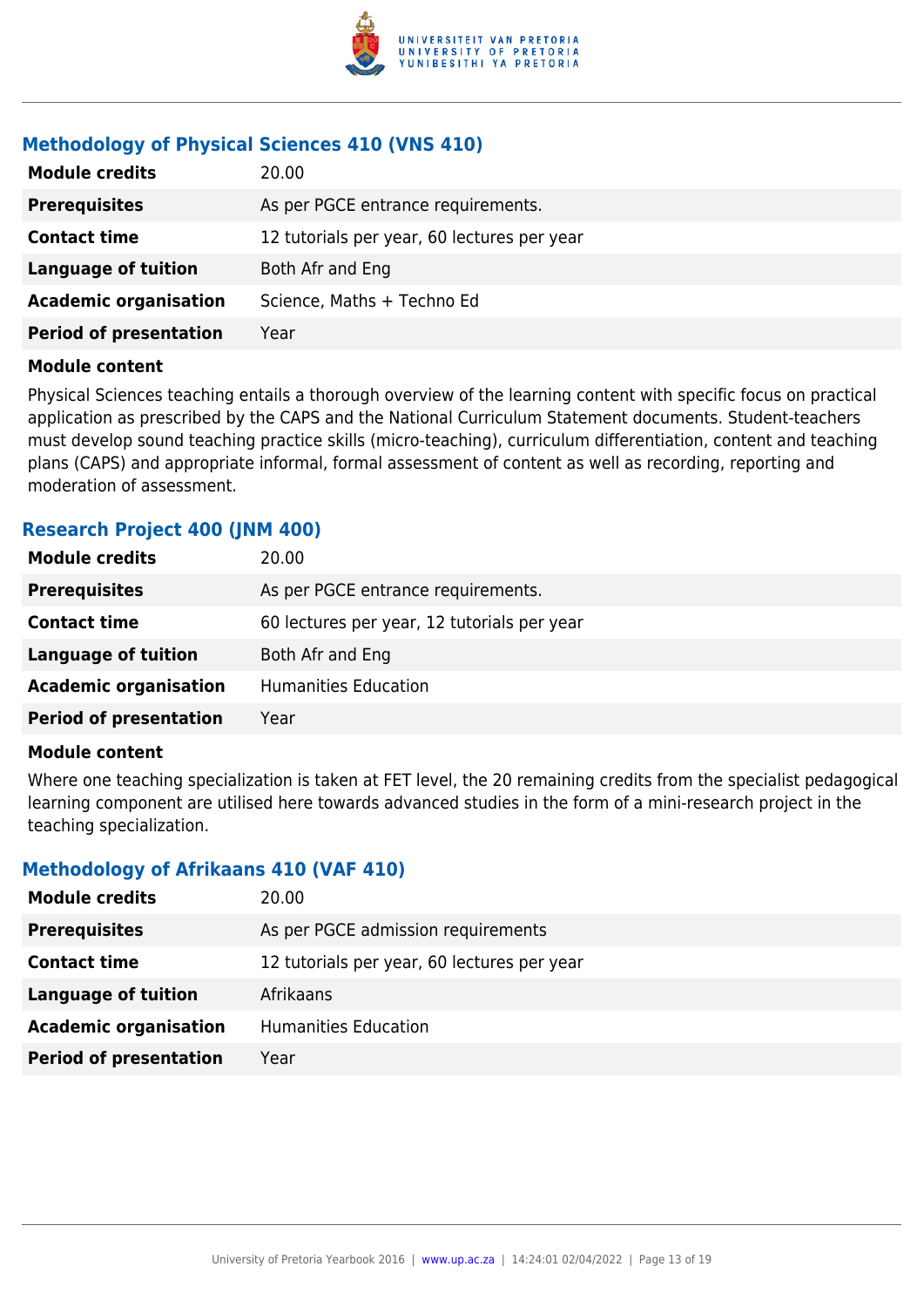

Afrikaans Language teaching is a unique specialisation that offers the specific language at either home language, first additional language or second additional language entails a thorough overview of the learning content with specific focus on practical application as prescribed by the CAPS and the National Curriculum Statement documents. Student-teachers must develop sound teaching practice skills (micro-teaching), curriculum differentiation, content and teaching plans (CAPS) and appropriate informal, formal assessment of content as well as recording, reporting and moderation of assessment.

#### **Methodology of African languages 410 (VAT 410)**

| <b>Module credits</b>         | 20.00                                       |
|-------------------------------|---------------------------------------------|
| <b>Prerequisites</b>          | As per PGCE entrance requirements.          |
| <b>Contact time</b>           | 12 tutorials per year, 60 lectures per year |
| <b>Language of tuition</b>    | English and African languages               |
| <b>Academic organisation</b>  | <b>Humanities Education</b>                 |
| <b>Period of presentation</b> | Year                                        |
|                               |                                             |

#### **Module content**

African Language teaching is a unique specialization that offers the specific language at either home language, first additional language or second additional language entails a thorough overview of the learning content with specific focus on practical application as prescribed by the CAPS and the National Curriculum Statement documents. Student-teachers must develop sound teaching practice skills (micro-teaching), curriculum differentiation, content and teaching plans (CAPS) and appropriate informal, formal assessment of content as well as recording, reporting and moderation of assessment.

#### **Methodology of Business studies 410 (VBT 410)**

| <b>Module credits</b>         | 20.00                                       |
|-------------------------------|---------------------------------------------|
| <b>Prerequisites</b>          | As per PGCE entrance requirements.          |
| <b>Contact time</b>           | 60 lectures per year, 12 tutorials per year |
| <b>Language of tuition</b>    | Both Afr and Eng                            |
| <b>Academic organisation</b>  | Humanities Education                        |
| <b>Period of presentation</b> | Year                                        |

#### **Module content**

Business Studies teaching entails a thorough overview of the learning content with specific focus on practical application as prescribed by the CAPS and the National Curriculum Statement documents. Student-teachers must develop sound teaching practice skills (micro-teaching), curriculum differentiation, content and teaching plans (CAPS) and appropriate informal, formal assessment of content as well as recording, reporting and moderation of assessment.

#### **Methodology of dance studies 410 (VDD 410)**

**Module credits** 20.00

| <b>Module credits</b> |  |  |
|-----------------------|--|--|
|-----------------------|--|--|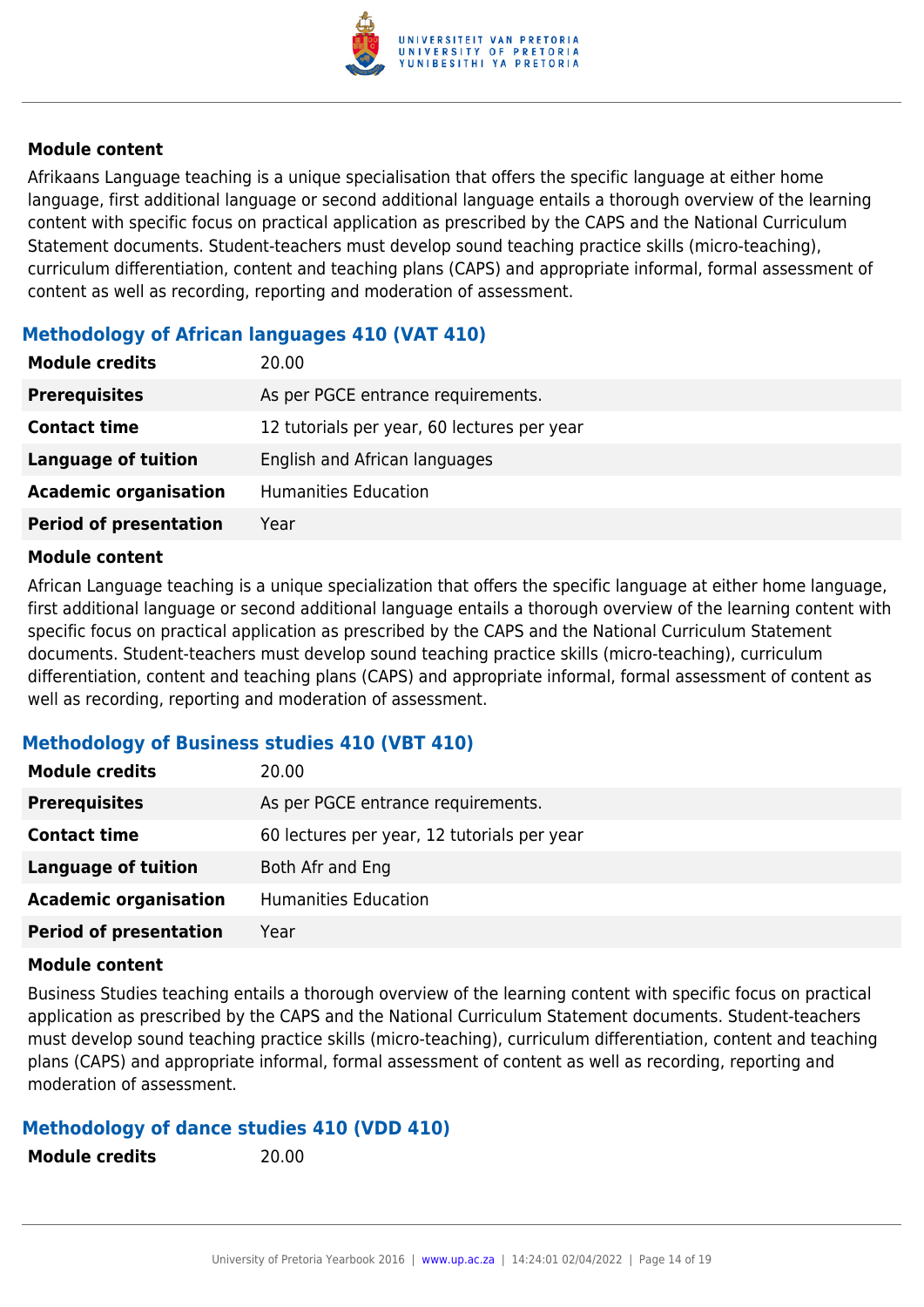

| <b>Prerequisites</b>          | As per PGCE entrance requirements.          |
|-------------------------------|---------------------------------------------|
| <b>Contact time</b>           | 12 tutorials per year, 60 lectures per year |
| Language of tuition           | Both Afr and Eng                            |
| <b>Academic organisation</b>  | Humanities Education                        |
| <b>Period of presentation</b> | Year                                        |

Dance Studies teaching entails a thorough overview of the learning content with specific focus on practical application as prescribed by the CAPS and the National Curriculum Statement documents. Student-teachers must develop sound teaching practice skills (micro-teaching), curriculum differentiation, content and teaching plans (CAPS) and appropriate informal, formal assessment of content as well as recording, reporting and moderation of assessment.

#### **Methodology of Dramatic Arts 410 (VDU 410)**

| <b>Module credits</b>         | 20.00                                       |
|-------------------------------|---------------------------------------------|
| <b>Prerequisites</b>          | As per PGCE entrance requirements.          |
| <b>Contact time</b>           | 60 lectures per year, 12 tutorials per year |
| <b>Language of tuition</b>    | Both Afr and Eng                            |
| <b>Academic organisation</b>  | <b>Humanities Education</b>                 |
| <b>Period of presentation</b> | Year                                        |

#### **Module content**

Dramatic Arts teaching entails a thorough overview of the learning content with specific focus on practical application as prescribed by the CAPS and the National Curriculum Statement documents. Student-teachers must develop sound teaching practice skills (micro-teaching), curriculum differentiation, content and teaching plans (CAPS) and appropriate informal, formal assessment of content as well as recording, reporting and moderation of assessment.

#### **Methodology of Engineering Graphics and Design 400 (VEG 400)**

| <b>Module credits</b>         | 20.00                                       |
|-------------------------------|---------------------------------------------|
| <b>Prerequisites</b>          | As per PGCE entrance requirements.          |
| <b>Contact time</b>           | 60 lectures per year, 12 tutorials per year |
| Language of tuition           | Both Afr and Eng                            |
| <b>Academic organisation</b>  | Science, Maths + Techno Ed                  |
| <b>Period of presentation</b> | Year                                        |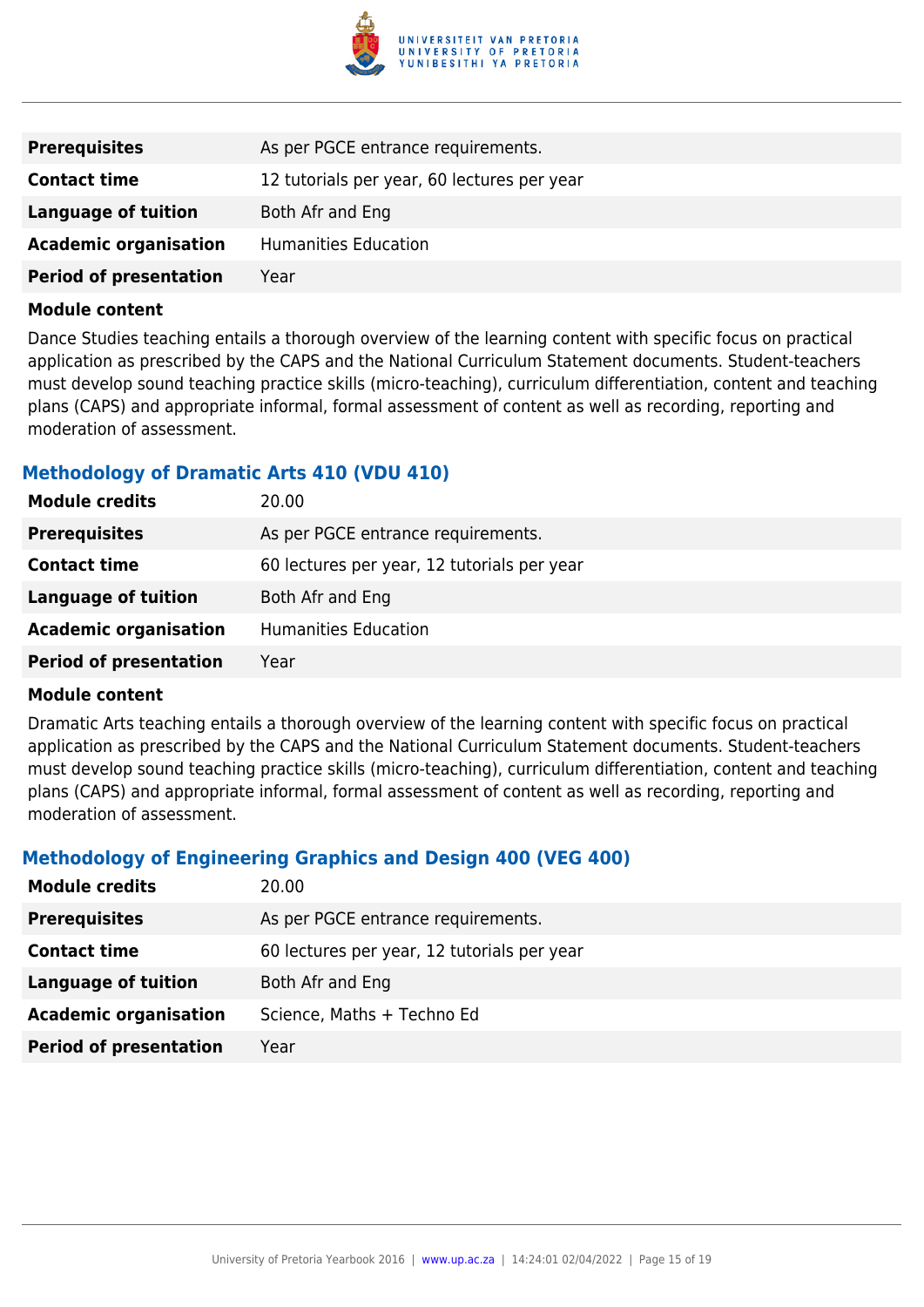

EGD teaching is entails a thorough overview of the learning content with specific focus on practical application as prescribed by the CAPS and the National Curriculum Statement documents. Student-teachers must develop sound teaching practice skills (micro-teaching), curriculum differentiation, content and teaching plans (CAPS) and appropriate informal, formal assessment of content as well as recording, reporting and moderation of assessment.

#### **Methodology of Economics 410 (VEK 410)**

| <b>Module credits</b>         | 20.00                                       |
|-------------------------------|---------------------------------------------|
| <b>Prerequisites</b>          | As per PGCE entrance requirements.          |
| <b>Contact time</b>           | 60 lectures per year, 12 tutorials per year |
| <b>Language of tuition</b>    | Both Afr and Eng                            |
| <b>Academic organisation</b>  | Humanities Education                        |
| <b>Period of presentation</b> | Year                                        |

#### **Module content**

Economics teaching entails a thorough overview of the learning content with specific focus on practical application as prescribed by the CAPS and the National Curriculum Statement documents. Student-teachers must develop sound teaching practice skills (micro-teaching), curriculum differentiation, content and teaching plans (CAPS) and appropriate informal, formal assessment of content as well as recording, reporting and moderation of assessment.

#### **Methodology of English 410 (VES 410)**

| <b>Module credits</b>         | 20.00                                       |
|-------------------------------|---------------------------------------------|
| <b>Prerequisites</b>          | As per PGCE entrance requirements.          |
| <b>Contact time</b>           | 60 lectures per year, 12 tutorials per year |
| Language of tuition           | English                                     |
| <b>Academic organisation</b>  | <b>Humanities Education</b>                 |
| <b>Period of presentation</b> | Year                                        |

#### **Module content**

English teaching is a unique specialization that offers the specific language at either home language, first additional language or second additional language entails a thorough overview of the learning content with specific focus on practical application as prescribed by the CAPS and the National Curriculum Statement documents. Student-teachers must develop sound teaching practice skills (micro-teaching), curriculum differentiation, content and teaching plans (CAPS) and appropriate informal, formal assessment of content as well as recording, reporting and moderation of assessment.

#### **Methodology of Geography 410 (VGG 410)**

| <b>Module credits</b> | 20.00                              |
|-----------------------|------------------------------------|
| <b>Prerequisites</b>  | As per PGCE entrance requirements. |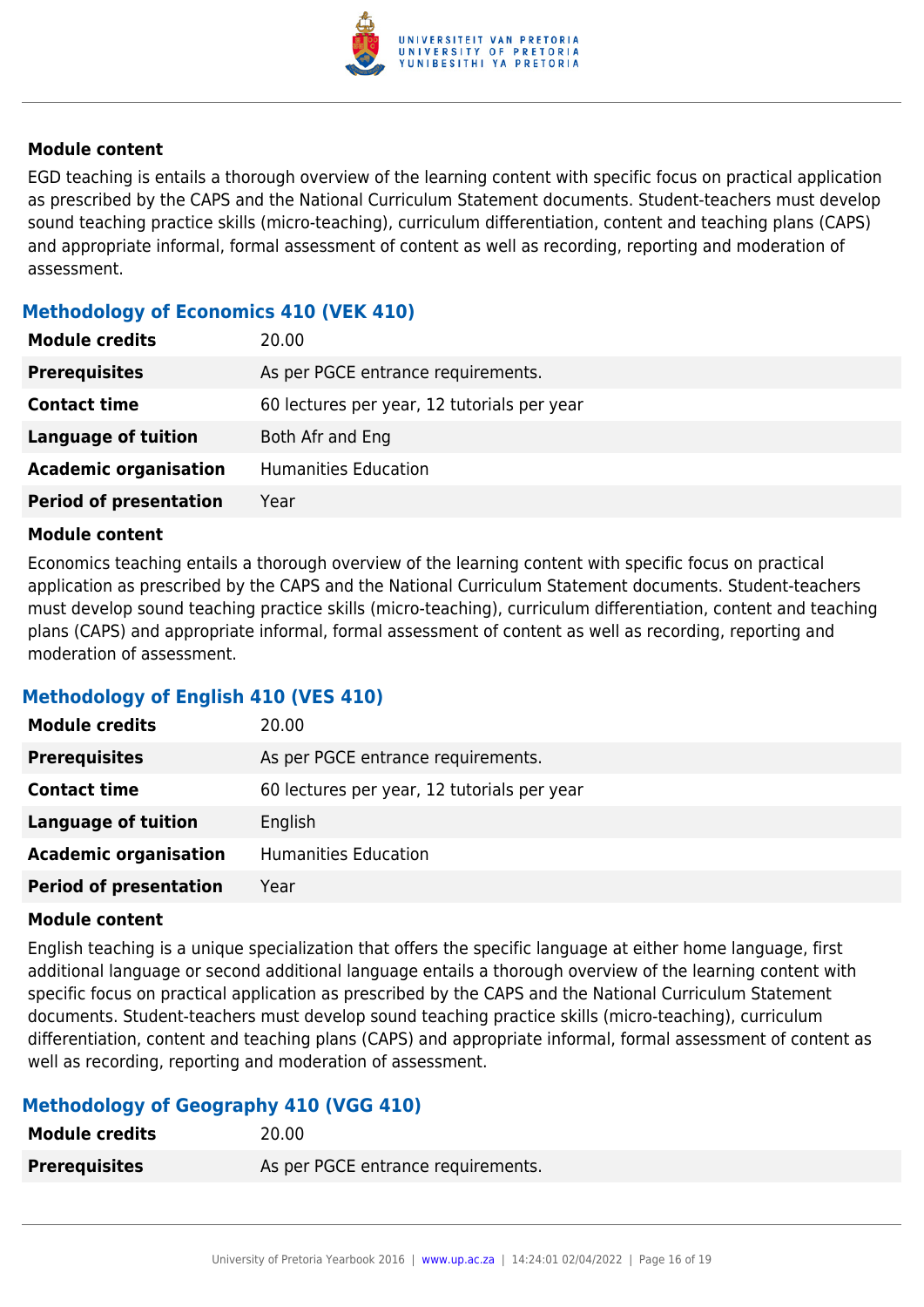

| <b>Contact time</b>           | 12 tutorials per year, 60 lectures per year |
|-------------------------------|---------------------------------------------|
| Language of tuition           | Both Afr and Eng                            |
| <b>Academic organisation</b>  | Humanities Education                        |
| <b>Period of presentation</b> | Year                                        |

Geography teaching entails a thorough overview of the learning content with specific focus on practical application as prescribed by the CAPS and the National Curriculum Statement documents. Student-teachers must develop sound teaching practice skills (micro-teaching), curriculum differentiation, content and teaching plans (CAPS) and appropriate informal, formal assessment of content as well as recording, reporting and moderation of assessment.

#### **Methodology of History 410 (VGS 410)**

| <b>Module credits</b>         | 20.00                                       |
|-------------------------------|---------------------------------------------|
| <b>Prerequisites</b>          | As per PGCE entrance requirements.          |
| <b>Contact time</b>           | 12 tutorials per year, 60 lectures per year |
| <b>Language of tuition</b>    | Both Afr and Eng                            |
| <b>Academic organisation</b>  | Humanities Education                        |
| <b>Period of presentation</b> | Year                                        |
|                               |                                             |

#### **Module content**

History teaching entails a thorough overview of the learning content with specific focus on practical application as prescribed by the CAPS and the National Curriculum Statement documents. Student-teachers must develop sound teaching practice skills (micro-teaching), curriculum differentiation, content and teaching plans (CAPS) and appropriate informal, formal assessment of content as well as recording, reporting and moderation of assessment.

#### **Methodology of Hospitality Studies 410 (VHS 410)**

| <b>Module credits</b>         | 20.00                                       |
|-------------------------------|---------------------------------------------|
| <b>Prerequisites</b>          | As per PGCE entrance requirements.          |
| <b>Contact time</b>           | 60 lectures per year, 12 tutorials per year |
| <b>Language of tuition</b>    | Both Afr and Eng                            |
| <b>Academic organisation</b>  | Humanities Education                        |
| <b>Period of presentation</b> | Year                                        |

#### **Module content**

Hospitality studies teaching entails a thorough overview of the learning content with specific focus on practical application as prescribed by the CAPS and the National Curriculum Statement documents. Student-teachers must develop sound teaching practice skills (micro-teaching), curriculum differentiation, content and teaching plans (CAPS) and appropriate informal, formal assessment of content as well as recording, reporting and moderation of assessment.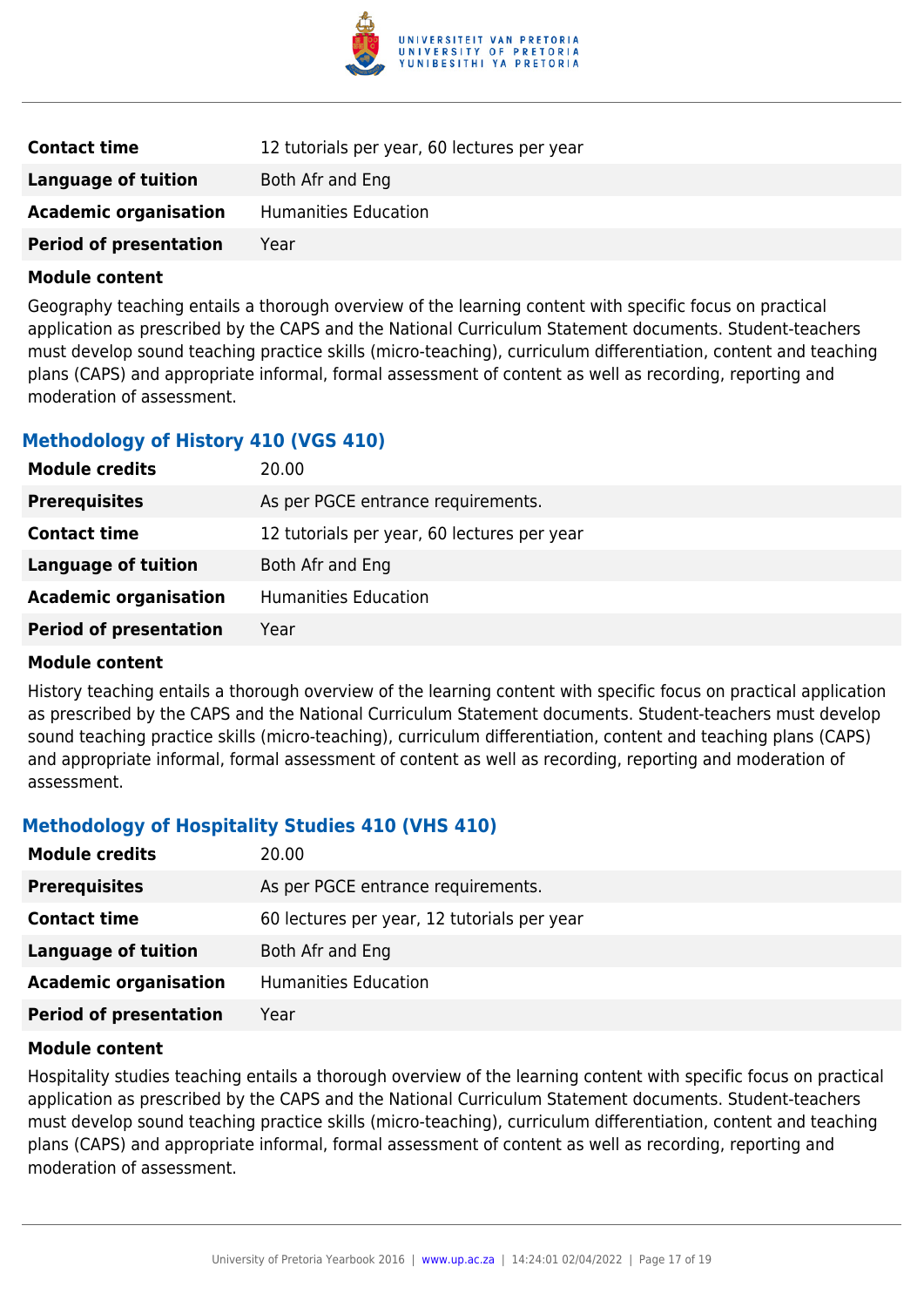

#### **Methodology of Consumer Studies 410 (VHT 410)**

| <b>Module credits</b>         | 20.00                                       |
|-------------------------------|---------------------------------------------|
| <b>Prerequisites</b>          | As per PGCE entrance requirements.          |
| <b>Contact time</b>           | 60 lectures per year, 12 tutorials per year |
| <b>Language of tuition</b>    | Both Afr and Eng                            |
| <b>Academic organisation</b>  | <b>Humanities Education</b>                 |
| <b>Period of presentation</b> | Year                                        |

#### **Module content**

Consumer Studies teaching entails a thorough overview of the learning content with specific focus on practical application as prescribed by the CAPS and the National Curriculum Statement documents. Student-teachers must develop sound teaching practice skills (micro-teaching), curriculum differentiation, content and teaching plans (CAPS) and appropriate informal, formal assessment of content as well as recording, reporting and moderation of assessment.

#### **Methodology of Information Technology 410 (VIG 410)**

| <b>Module credits</b>         | 20.00                                       |
|-------------------------------|---------------------------------------------|
| <b>Prerequisites</b>          | As per PGCE entrance requirements.          |
| <b>Contact time</b>           | 60 lectures per year, 12 tutorials per year |
| <b>Language of tuition</b>    | Both Afr and Eng                            |
| <b>Academic organisation</b>  | Humanities Education                        |
| <b>Period of presentation</b> | Year                                        |

#### **Module content**

Information technology teaching entails a thorough overview of the learning content with specific focus on practical application as prescribed by the CAPS and the National Curriculum Statement documents. Studentteachers must develop sound teaching practice skills (micro-teaching), curriculum differentiation, content and teaching plans (CAPS) and appropriate informal, formal assessment of content as well as recording, reporting and moderation of assessment.

#### **Methodology of Life Orientation 410 (VLT 410)**

| <b>Module credits</b>         | 20.00                                       |
|-------------------------------|---------------------------------------------|
| <b>Prerequisites</b>          | As per PGCE entrance requirements.          |
| <b>Contact time</b>           | 12 tutorials per year, 60 lectures per year |
| <b>Language of tuition</b>    | Both Afr and Eng                            |
| <b>Academic organisation</b>  | Humanities Education                        |
| <b>Period of presentation</b> | Year                                        |